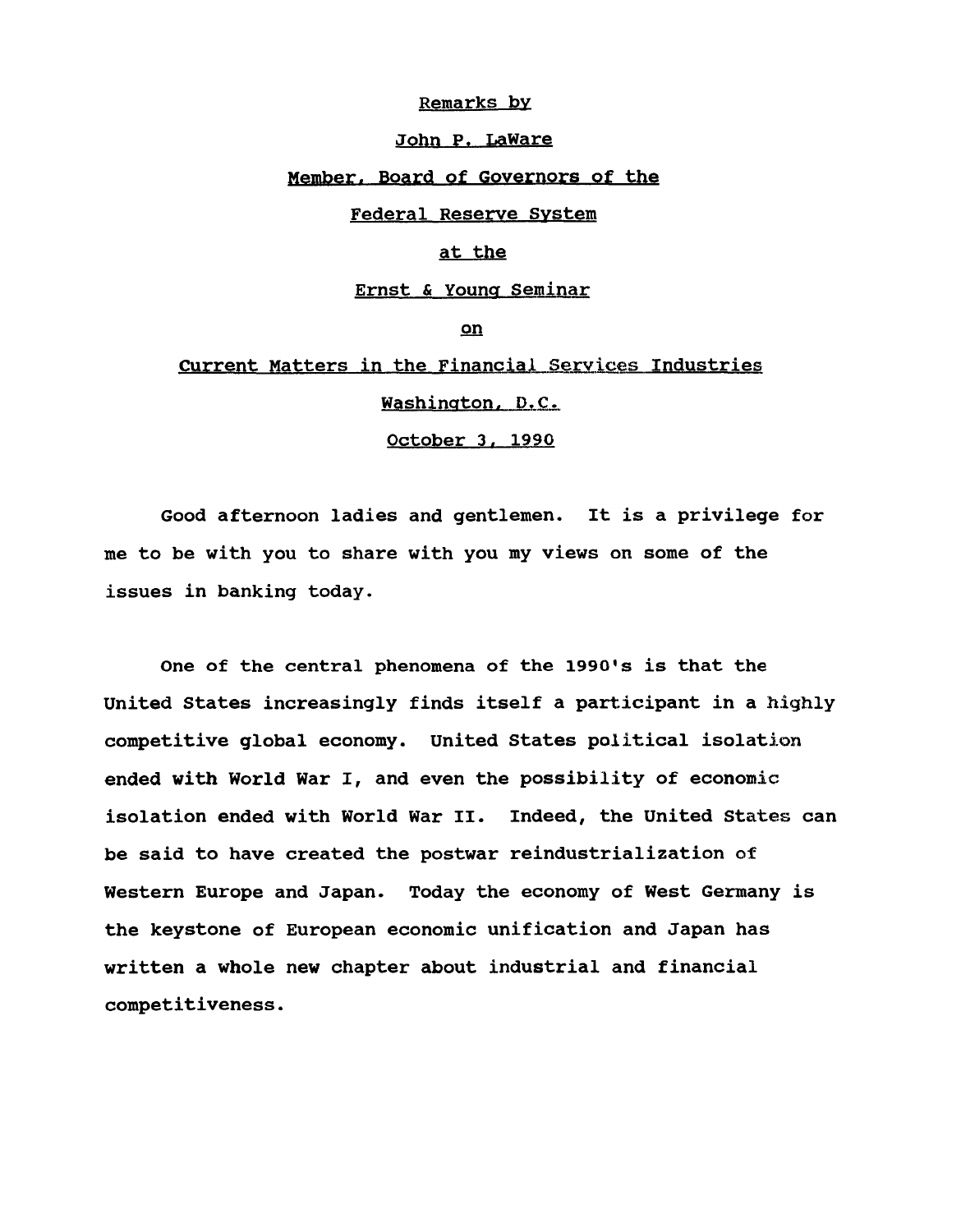A prominent feature of the new global economy is the development of global capital markets. Capital flows more freely and more swiftly today than ever. As a result, significant changes in one of the major economies are soon reflected in currency values, capital flows, and economic activity in the others.

This new economic interdependence and the institutional competitiveness it fosters are just two of the many factors which suggest it is time to look at the United States financial system with an eye to updating structure and regulation. The last fundamental revamping of the system came in the 1930's with Glass-Steagall, deposit insurance, and regulation of the securities markets.

*<,* -

The issues raised in any such broad re-examination of the financial system are complex and not generally well understood. Unfortunately, any legislative solution considered will be influenced by some in Congress who remain emotionally committed to now discredited historic conclusions. The most prominent of these discredited conclusions is the one which blamed securities activities of the banks for the market crash of 1929 and the resultant Depression. The error of that judgment led to the Glass-Steagall Act and the separation from commercial banking of the brokerage and underwriting of securities. But Glass-Steagall is only one of the issues with which we must deal.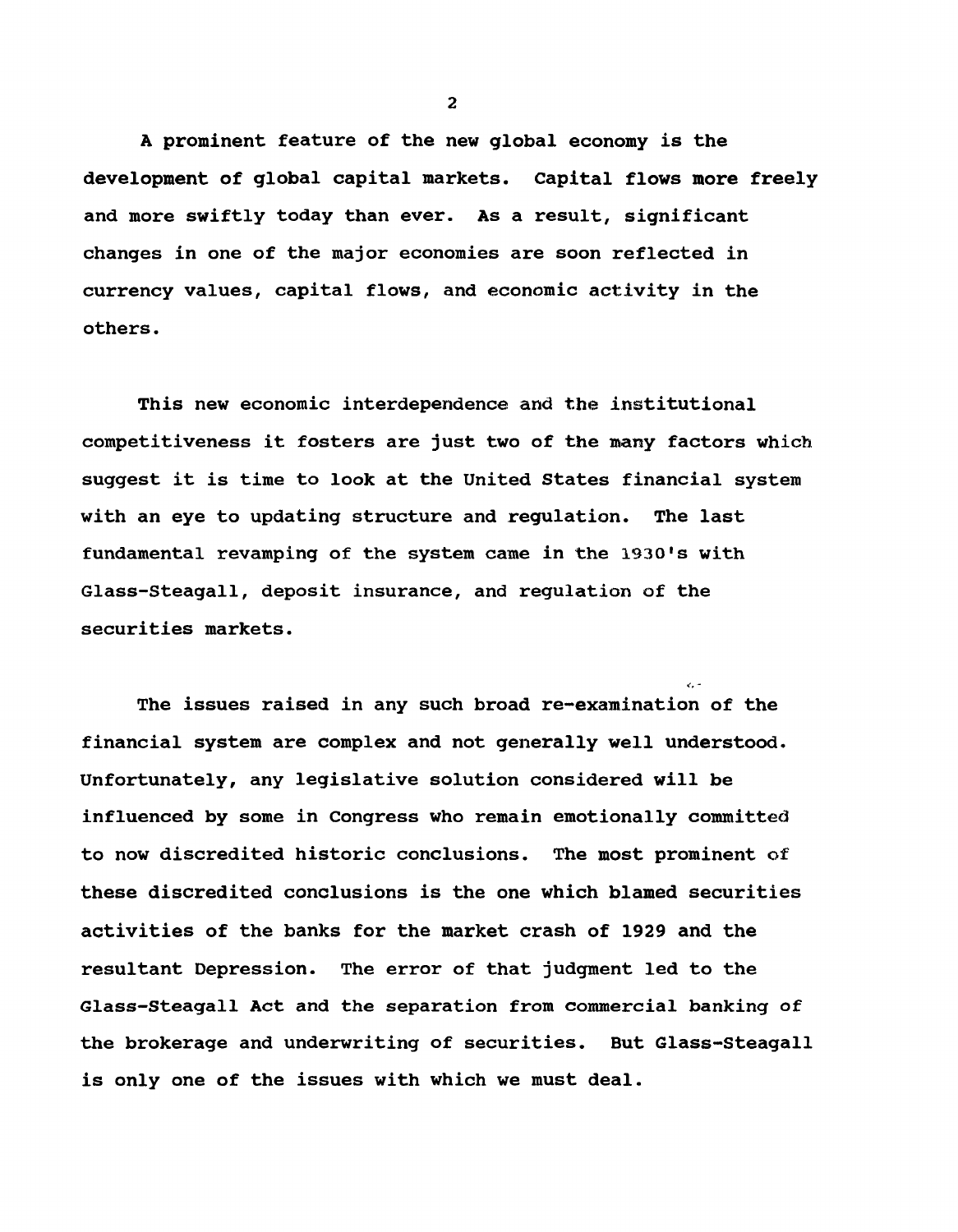American banking today is embattled both at home and abroad. At home, traditional customer relationships have eroded as foreign banks and the money markets have offered cheaper access to working capital for U.S. firms, and U.S. firms faced with narrower margins and greater financing needs have made decisions according to price rather than historic relationships.

United States banks find themselves with higher capital costs and higher funding costs than many of their competitors. And, domestically, the spectrum of services banks may offer is so narrow as to preclude the "one stop banking" approach that many banks aspire to.

I am not going to recite all the numbers you have heard so many times about how U.S. banks have slipped in terms of their world position measured by the size of the balance sheet. Frankly, I don't think that's a very good index. The Japanese banks, for example, which have had such dramatic growth in the last few years, are very poor performers when measured in terms of return on assets. They struggle to get to 30 basis points. And yet! How do we account for the disproportionate growth of Japanese and European banks in the past 10-12 years?

Are they smarter? I hope not and think not. Are they more innovative? Well, I think the record would support an argument that U.S. banks have been very innovative in lending, investment,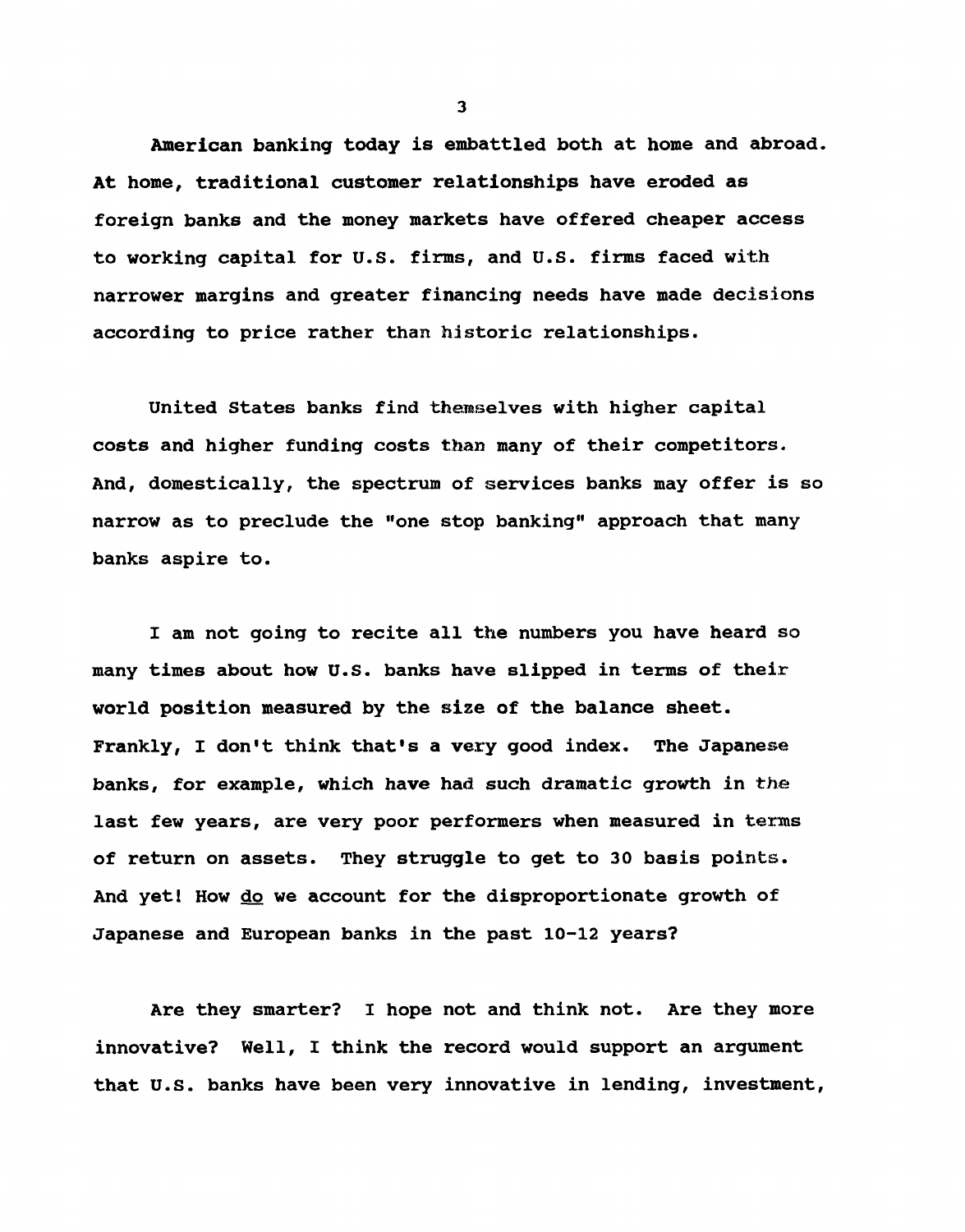and cash management techniques. In fact, U.S. banks have been leaders in innovation, but with a rather narrower spectrum in which to apply it.

There is also a case to be made that foreign competitors operate under a more benign and easily understood burden of regulation and compliance. I can only tell you that we at the Fed wince when, to implement legislation, we must impose an additional compliance burden on banks. These burdens are the result of well-intended legislation often drafted without a full appreciation of the cost to banks of additional reporting and monitoring.

It is also fairly obvious to me that the American ethic of short-term profits and matching short-term strategies puts American banks and financial institutions at a great disadvantage. Foreign competitors take a longer view which is apparently condoned and rewarded by their capital markets. Forgoing short-term profits to gain market share by bidding deals at skinny profit margins is considered smart in many countries. In the United States such behavior is punished with lower stock prices and higher interest costs for borrowed capital.

Well, I won't bore you with further description of a situation of which you are all too well aware. My purpose today is to share with you my belief that it is time to eliminate some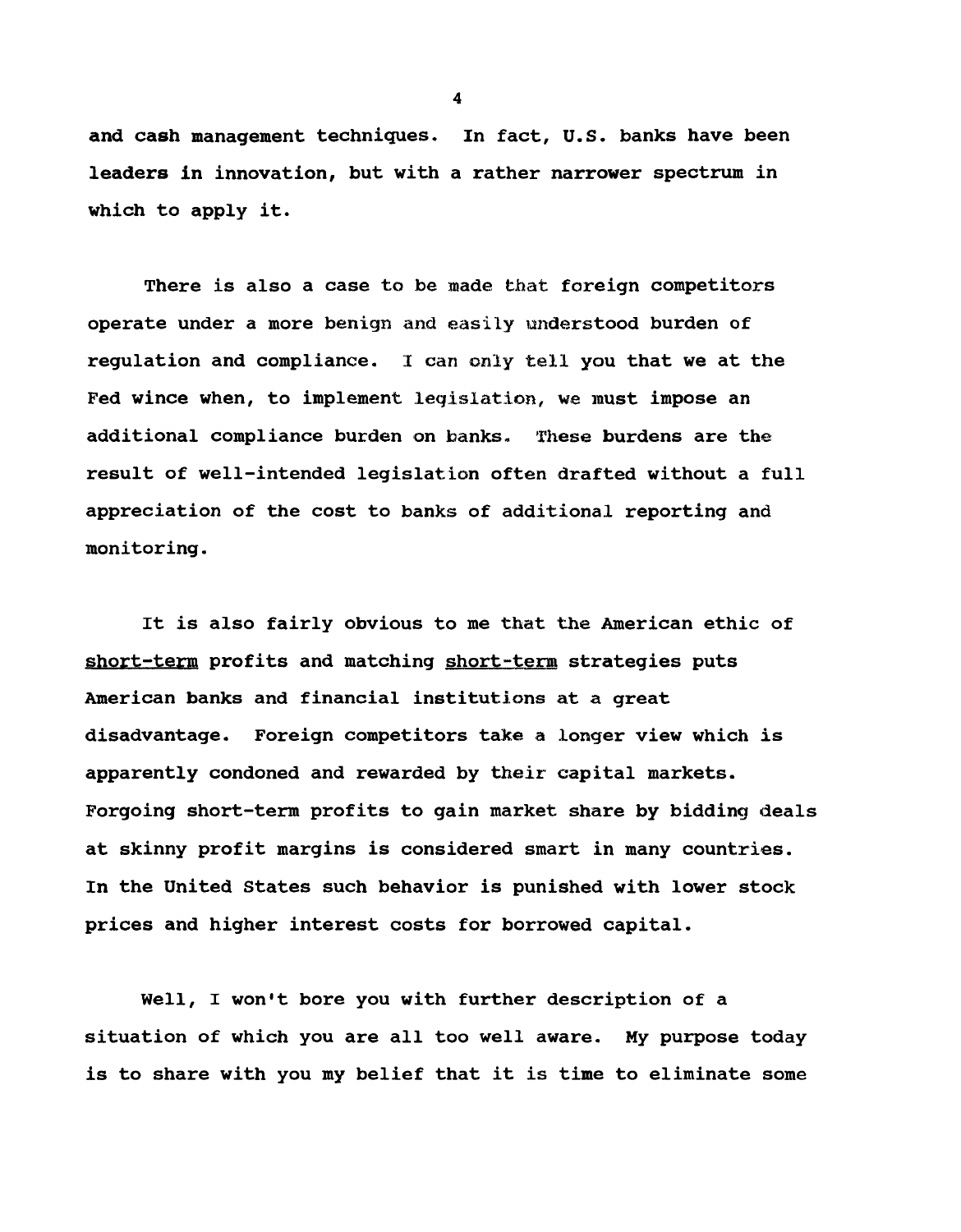of these competitive disadvantages. The willingness of most Members in Congress to deal with Glass-Steagall reform was clearly demonstrated by the overwhelming Senate vote for Senator Proxmire's bill in 1988. In my opinion, that legislation would have passed the House in similar fashion if it had ever reached the floor. But, failure to act then may have been a blessing in disguise. Recently the Congress has become concerned about the competitive position of our banking system. I believe that concern has so far survived the shock and dismay surrounding the S&L mess and when Congress revisits banking legislation, it will be on a much broader front than just securities powers.

By the end of this year Treasury will be putting the finishing touches on its FIRREA-mandated study of deposit insurance. That study will contain recommendations for revisions to the system designed to protect the integrity of the insurance fund. Deposit insurance, originally designed to avoid financial panics and runs on solvent banks, has worked too well. In the past the threat of a run motivated bankers to stick to safe and sound practices. Experience has shown that deposit insurance has almost totally eliminated consumer runs. Encouraged by security from runs, some bankers moved into riskier assets, attracted by higher returns. Certainly that pattern emerged time and again in failed S&Ls and in many failed commercial banks as well.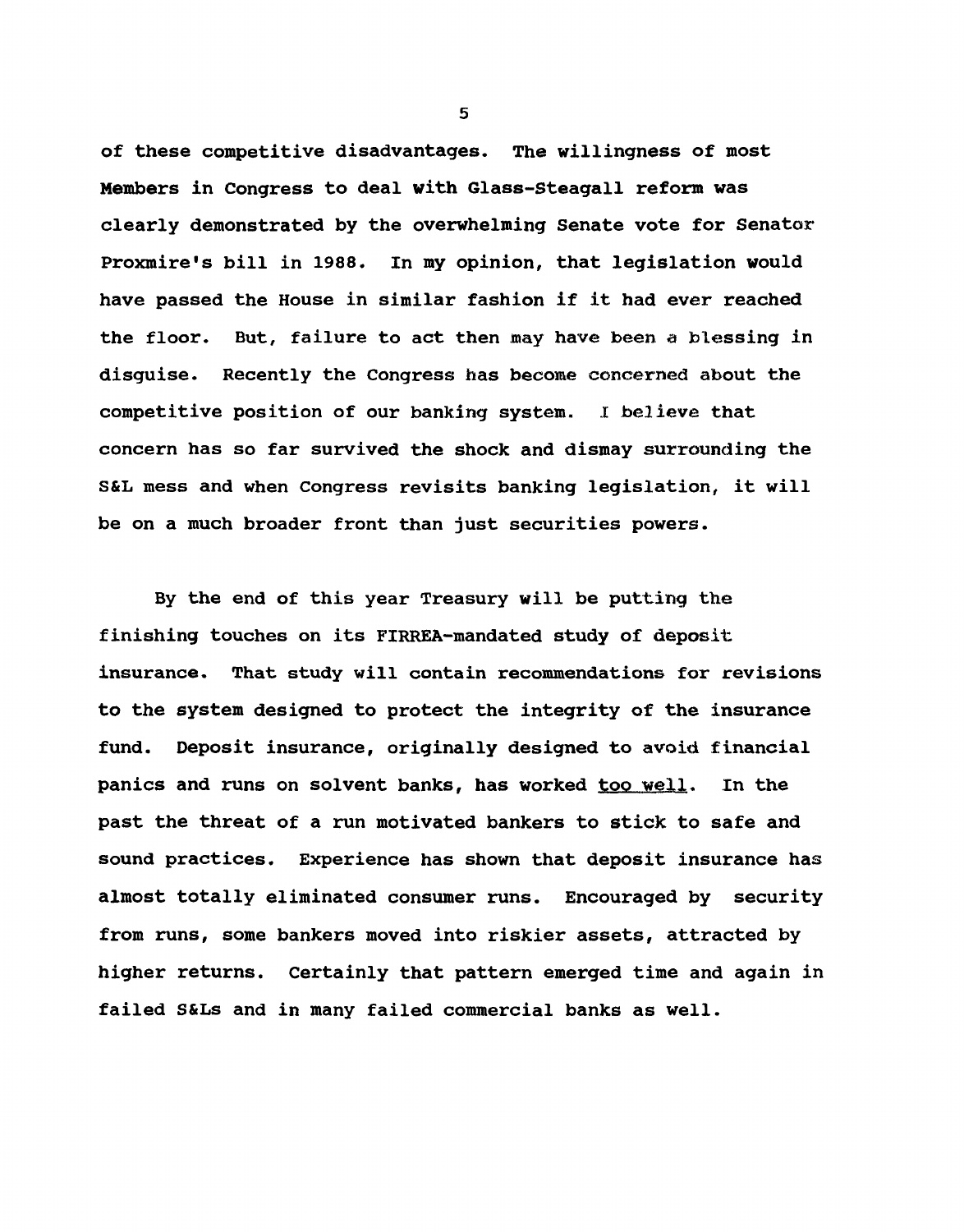The difficult part of deposit insurance reform will be to strike the right balance. Any re-introduction of market discipline by exposing depositors to more risk will have an offsetting effect of somewhat less stability for the system. And perhaps most difficult of all will be any effort to make significant visible changes in a system which, after 55 years, is deeply imbedded in our commercial culture.

Deposit insurance is, of course, the centerpiece of the socalled federal safety net mechanism. The pivotal issue in consideration of new powers and the future structure of the banking system will be whether to extend the protection of the safety net to new financial activities of banks. Depending on how that issue is resolved, the future structure of the banking system will be determined.

v -

The safety net is essentially of three parts. The first is deposit insurance. The second is emergency liquidity assistance provided through the discount window at Federal Reserve Banks. Liquidity assistance was, as you know, an important reason for creating the Federal Reserve in the first place. The third element of the safety net is access to the payments system through clearing and settlement services of the Fed.

An argument frequently used against spreading the net any wider, that is to say granting additional powers to federally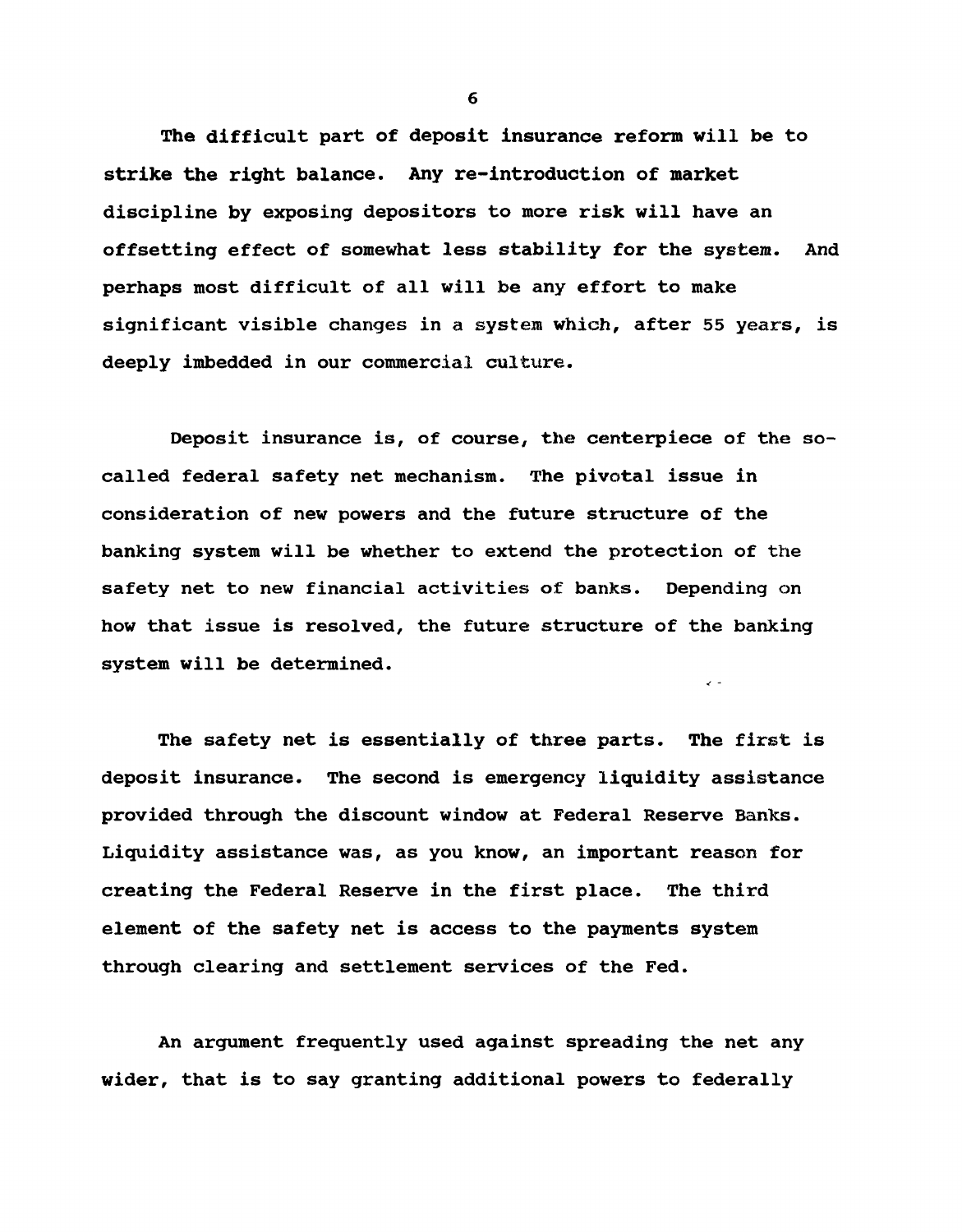insured banks, is that the safety net provides a subsidy to banks. The assumption is that banks can fund themselves at lower cost than other financial institutions because the insurance of deposits and access to emergency liquidity insulate them from failure.

But whatever advantage is gained in funding cost is at least partially offset by the opportunity cost of the sterilized noninterest-bearing reserves member banks must keep at the Fed, the cost of services provided to depositors by banks acting as paying and collecting agents, and the substantial cost of reporting and compliance imposed by regulation.

Unfortunately, we do not have a precise quantitative analysis of this much discussed subsidy, and the numbers would vary widely from bank to bank depending on the deposit mix and the purchased funds markets which a particular institution might use. In any case, access to the window may be the most important element of the safety net, particularly in this era of widely fluctuating markets and volatile interest rates.

It may be fair to assume that any proposal to change the basic structure of deposit insurance would be doomed to an early political demise. In my opinion, the public would see any reduction in coverage as a significant take-away -- particularly against the backdrop of the S&L catastrophe. I think the public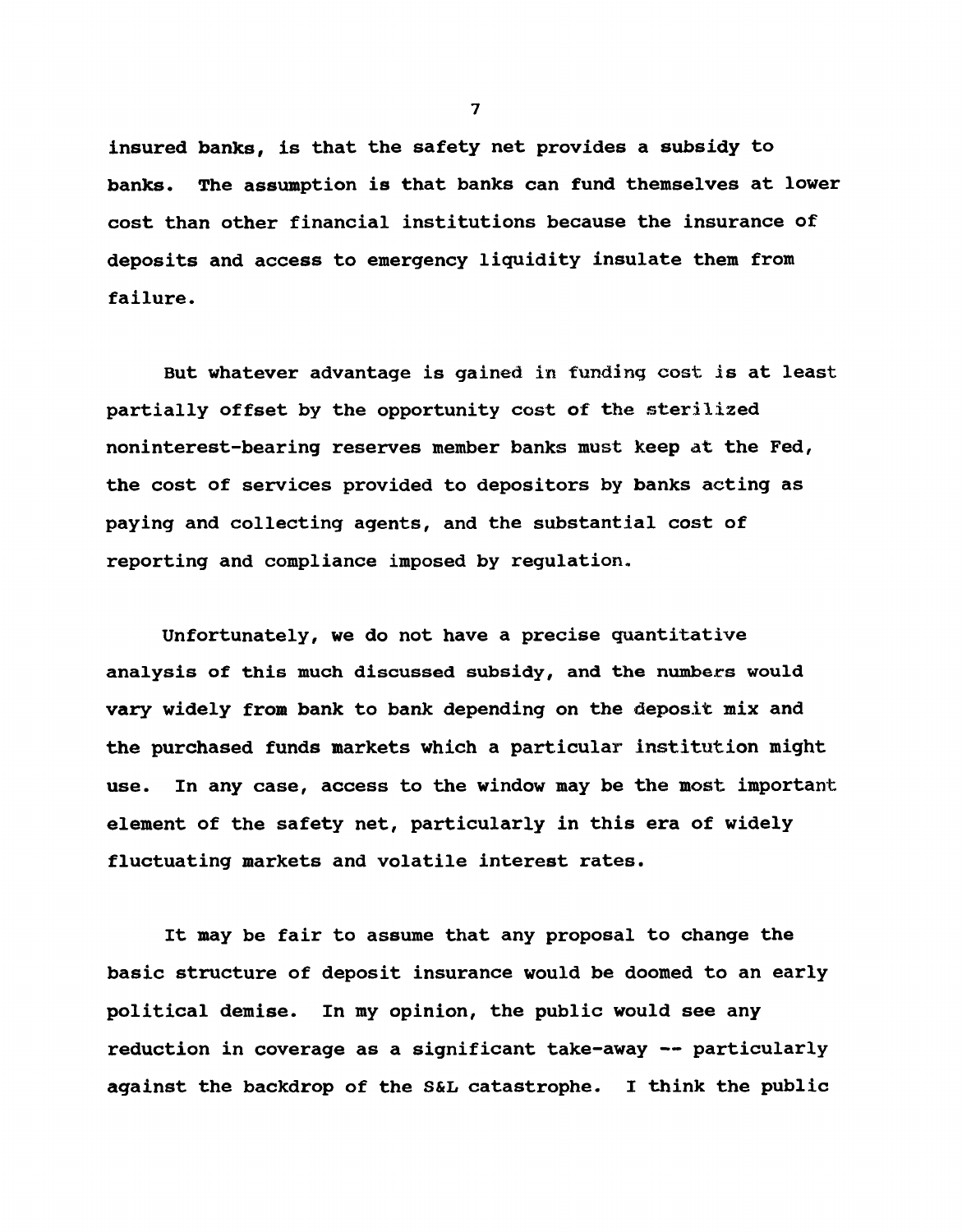clamor would force Congress to stay with the present coverage. In that case "reform" is likely to be legislation to protect or insulate the safety net from poor management decisions or asset deterioration caused by external factors rather than alteration of the basic format of insurance coverage.

There are several ways to protect the safety net.

— First, good supervision by the regulatory agencies -— a factor that was conspicuously absent in the case of the thrifts. This would include thorough asset quality examinations at least once a year and more often in the case of banks with problems.

— Second, higher capital requirements for banks which want to expand rapidly, enter new businesses de novo or pursue aggressive acquisition programs. Capital, after all, is the best protection for depositors and other creditors against loss. Indeed, higher capital requirements may prove to be appropriate even for banks pursuing "business as usual" strategies.

— Third, statutory authority for supervisors to intervene in a troubled bank before it becomes brain dead or capital insolvent. Why let the patient die before you make a house call? Preventive medicine can often avoid the need for radical surgery and save on funeral expenses. For example, the authority to demand restoration of satisfactory capital when levels drop below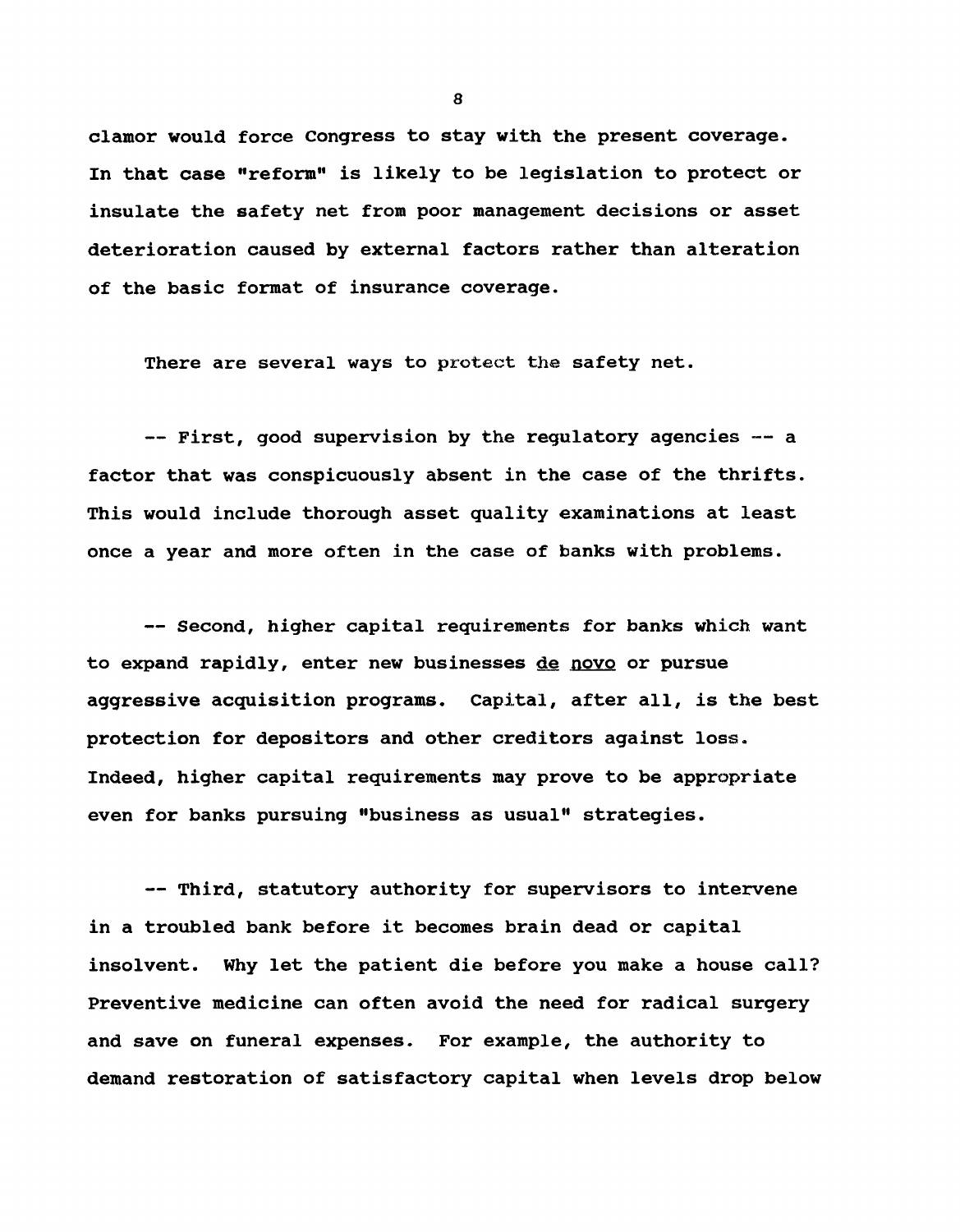minimums or to replace management and directors when compliance is not forthcoming.

Strong medicine? You bet! But what is the alternative? Can we afford even the remote possibility of another calamity? I think not!

I am persuaded that only if it is satisfied that we can avoid an S&L kind of mess will Congress move in the direction of further deregulation and structural reform. And, I believe that such deregulation and restructuring will still be done with protection of the safety net in mind. In that case, Congress is likely to turn to the financial services holding company as a preferred structural solution. The holding company concept is seductive in that it permits the isolation of the insured deposit-taking bank from risks inherent in any new powers and facilitates functional regulation of new businesses.

One urgent question is: Can U.S. financial institutions forced into a holding company structure, with all of the attendant inefficiencies of funding and management, compete effectively with European banks which will probably continue to develop as so-called universal banks. Also, Japanese banks are likely to be given securities, brokerage, and trust powers in the near future as part of a revamping of their system currently being studied by the Bank of Japan and the Ministry of Finance.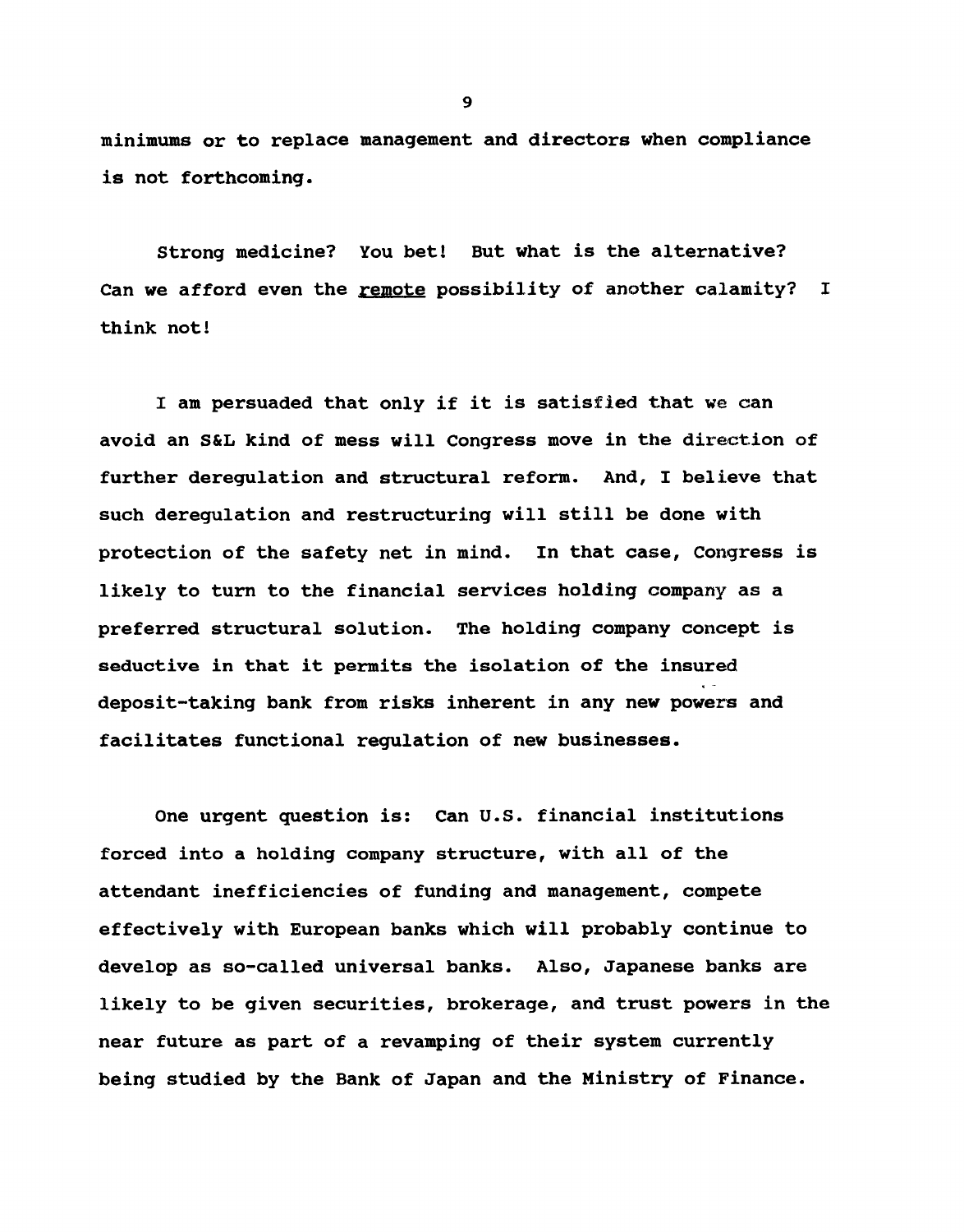But, it is not yet clear whether they will adopt a universal bank model to assure competitiveness in Europe or a holding company model similar to ours.

In the United States, competitiveness arguments taken alone favor the universal bank, but defense of our unique federal safety net will clearly favor the financial services holding company. One compromise might be to permit the formation of uninsured bank subsidiaries of holding companies. These un-insured banks could operate as universal banks either domestically or internationally with independent funding or funding from the parent, and regulation could be minimal. Capital in sufficient quantity to be competitive might be difficult to raise. On the other hand, the broader opportunity available to such an entity might make the investment very attractive.

Another compromise which might be considered would allow new powers — securities, for example — to be carried on in a subsidiary of the bank but with the stipulation that the sub be capitalized as though it were free-standing and its capital could not be counted with the parent bank's capital in calculating capital adequacy of the bank for regulatory purposes. This approach would address some of the competitive weaknesses of the holding company alternative and at the same time substantially insulate the insured institution from any additional risks involved in the subsidiary's operation. Further insulation could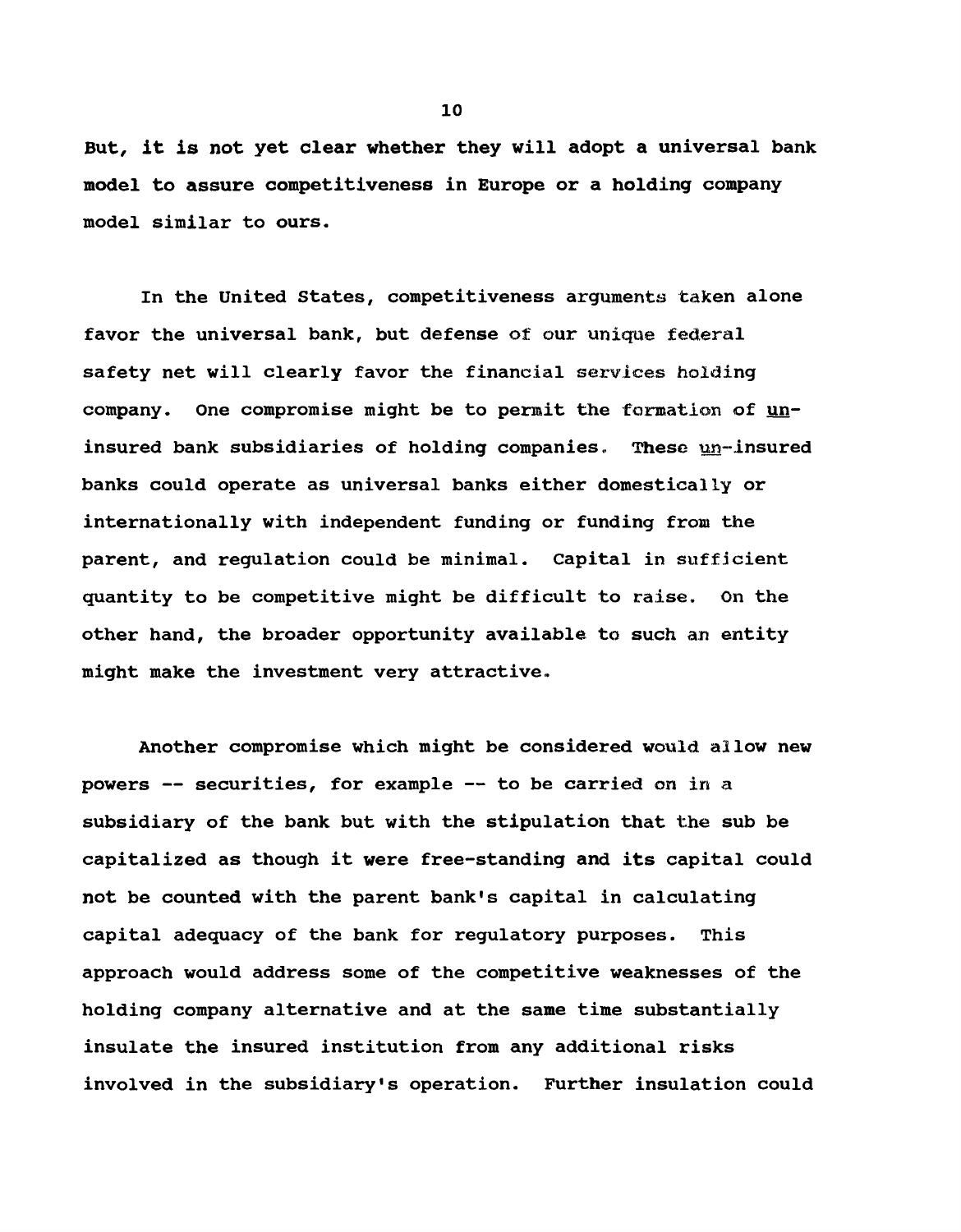be achieved by limiting intercompany transactions between the bank and its subsidiary to those sanctioned under Sections 23A and 23B of the Federal Reserve Act.

An issue closely related to structure is the jssue of commerce and banking. Whether Congress adopts the holding company structure or the universal bank alternative or some other structure, the question of ownership will arise. The United States has long held that commerce and banking should be separate; that commercial enterprises should not own and operate banks and banks should not substantially own or manage commercial entities. But should a steel company or an automobile manufacturer be allowed to own a bank or financial services holding company? Is there in that relationship an inherent threat to the country or the financial system? By the same token, would it be wrong in some moral or economic sense for a large bank or bank holding company to also own a life insurance company, an investment banking company, a computer company and a real estate development company as long as the insured deposittaking entity was insulated from whatever additional risks might exist in those other businesses?

This issue of commerce and banking will also arise because of the recent history of the thrift industry where the ownership of thrift institutions by insurance companies and industrial and commercial enterprises is well established. For example, Ford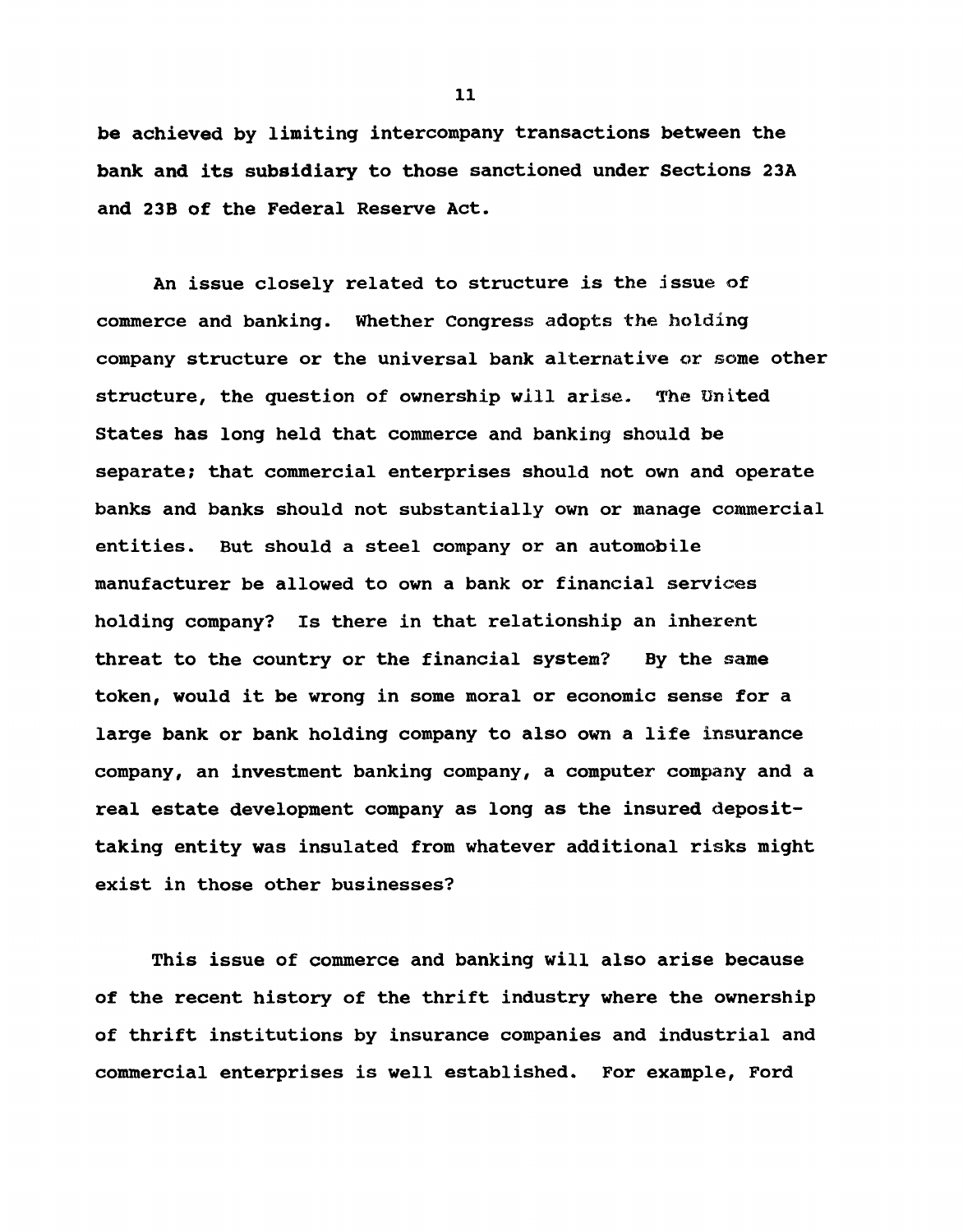owns the nation's third largest thrift. Thrifts and banks are operationally more like each other every day, although the capital sections of their balance sheets may be somewhat different.

I should hasten to add at this point that we can find no correlation between nonfinancial ownership of S&Ls and failure rates. Why then do we accept the relationship for thrifts and not for banks? It is high time we re-examined this ancient issue; and all of us, whichever side we are on, should be vocal participants in the debate.

It may well be that pragmatic considerations will override philosophy if we find that ownership by a commercial enterprise would significantly improve access of banks to capital. But, we should not rush this one. Congress needs to be sure it understands all of the implications before it acts.

CRA performance of banks has become an increasingly contentious factor in the approval of applications made by banks and holding companies, adding measurably to the time to process applications and to the cost of compliance. Recent amendments to the Home Mortgage Disclosure Act impose a data collection, collation, and publication burden on banks and regulators which will result in the generation annually of about one million seven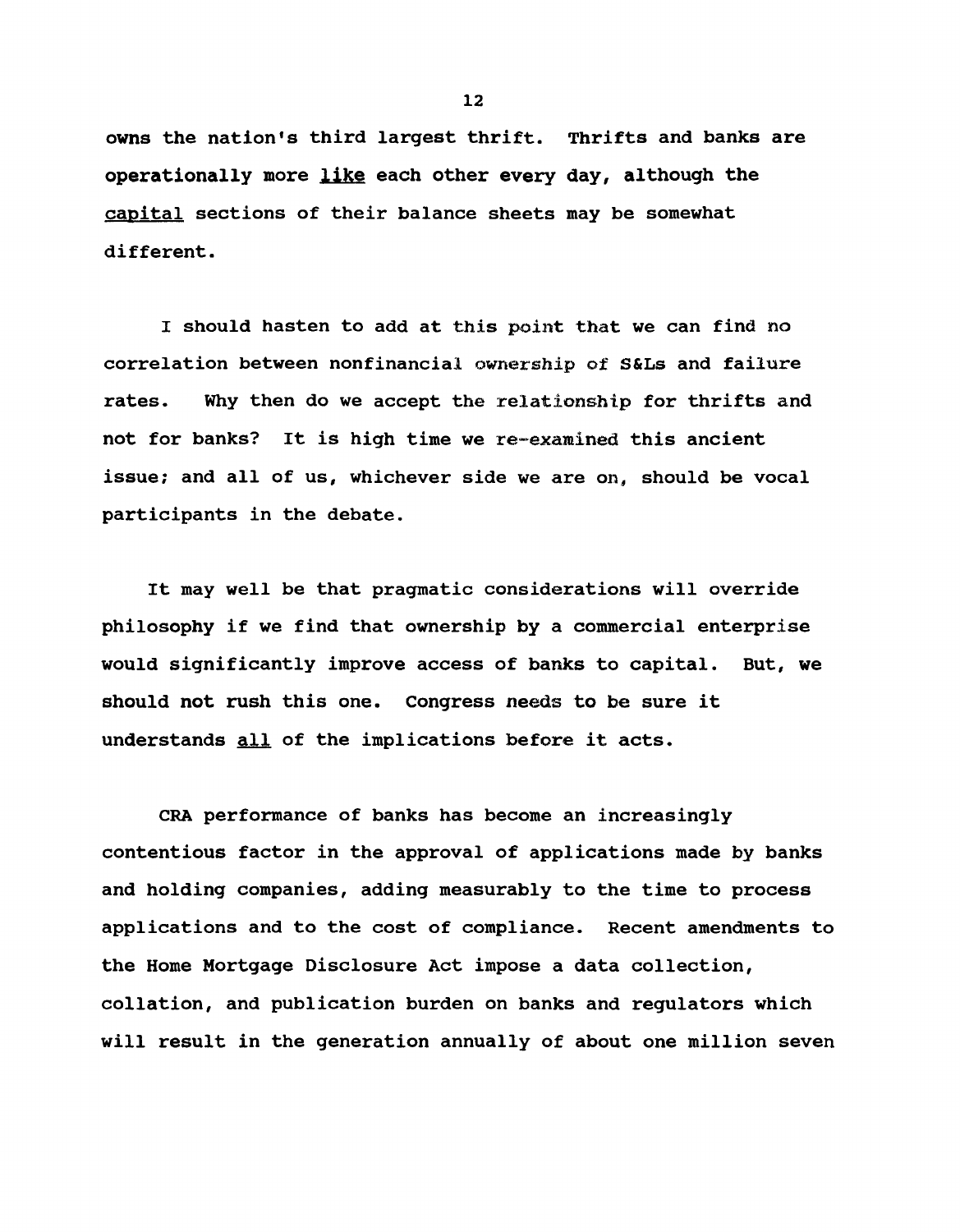hundred thousand pages of charts, tables, and statistics. I mention this just to illustrate the magnitude of the burden.

In the context of these remarks this afternoon, I would suggest that any comprehensive reform of the financial system might well include a real look at the possibility of simplifying and lightening the compliance and reporting burden on financial institutions. Simplification alone, without changing regulatory reguirements, could save the industry and the government substantial costs.

Turning to another issue, interstate banking on a nationwide basis is rushing at us, and whatever our individual feelings are about that development, the trend is not going to be reversed. By the mid-1990's we will have de facto nationwide interstate banking without the de jure blessing of Congress or repeal of the McFadden Act. But, absent clarifying federal legislation, we may be creating a whole army of severely handicapped institutions in the form of multi-state bank holding companies.

Consider for a moment some of the nightmare problems the manager of a bank holding company would face if he or she had banks in ten different states.

First, an interstate operation is forced into a holding company or multi-holding company organizational structure because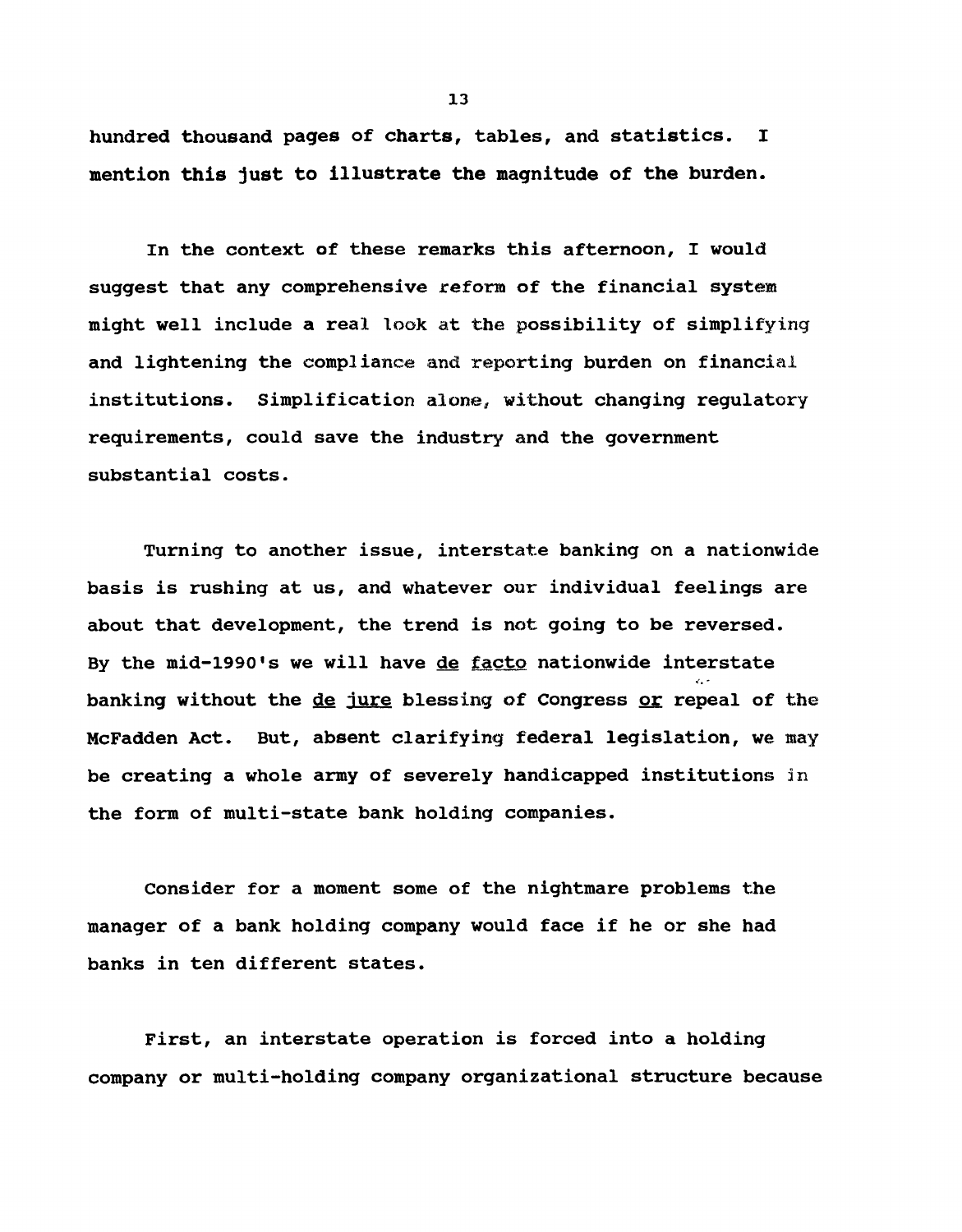the McFadden Act effectively precludes branching across state lines.

— That means ten different management teams; at least ten boards of directors; and compliance with applicable state banking regulations which may dictate ten different ways to handle and price the same transaction.

— To the extent that there are state-chartered banks in each state, there will be ten different examination standards to be complied with, and ten different examinations to be endured.

— Advertising, marketing, pricing, etc. might be subject to ten different standards or sets of regulations and limitations.

— And, if the operation is in more than one Federal Reserve District, where is that friendly, helpful, fatherly central banker? Is he or she in Boston, New York, Atlanta, Dallas, or San Francisco?

#### And

— Given those constraints, can the multi-state holding company really achieve the operating efficiencies that were promised to analysts and investors as justification for the high price paid to put the company together in the first place.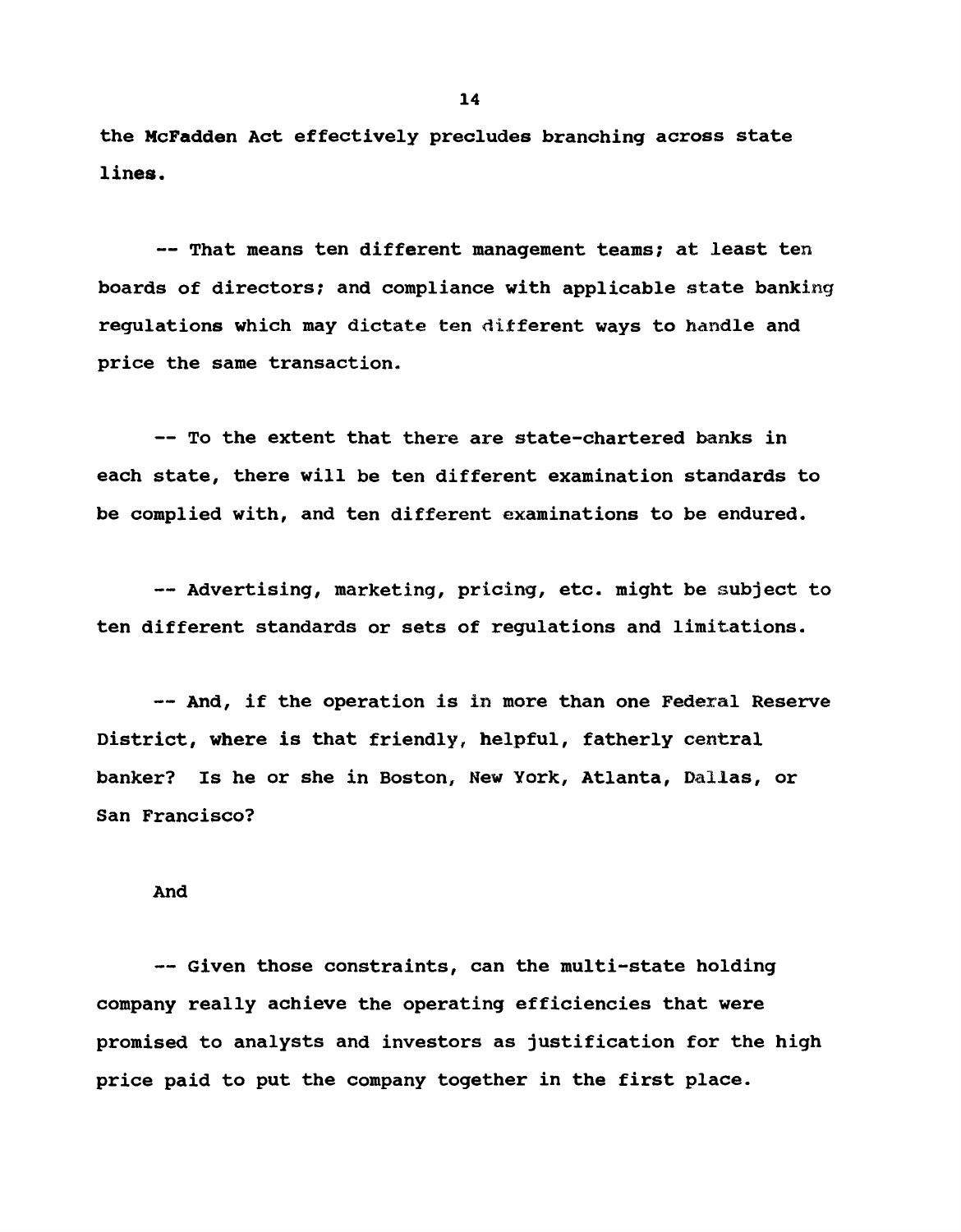I predict that whether bankers are federalists or statesrighters they will all be calling for reform to achieve more efficient interstate operations by the mid-1990's. One approach which will probably be proposed will be legislation to create a whole new class of federally chartered financial institutions -multi-state banks or holding companies which would be federally regulated, overriding state authority entirely.

In order to deal with redundancy, repeal of McFadden will be considered to permit nationwide branching in order to make operations more efficient. The states rights debate around that issue will be a hot one.

Finally, an issue which has not had enough serious attention is the structure of federal regulation. We have the Office of Thrift Supervision, the Federal Deposit Insurance Corporation, the Office of the Comptroller of the Currency, the National Credit Union Administration, and the Federal Reserve — all operating in addition to banking regulators in each state. No matter how diligently the agencies strive through mechanisms like the Exam Council to coordinate policies and procedures, there are inevitable differences and inconsistencies which create confusion and error on the part of regulated companies. It is particularly troublesome in multi-bank holding companies with a mixture of national, state member, and state nonmember banks.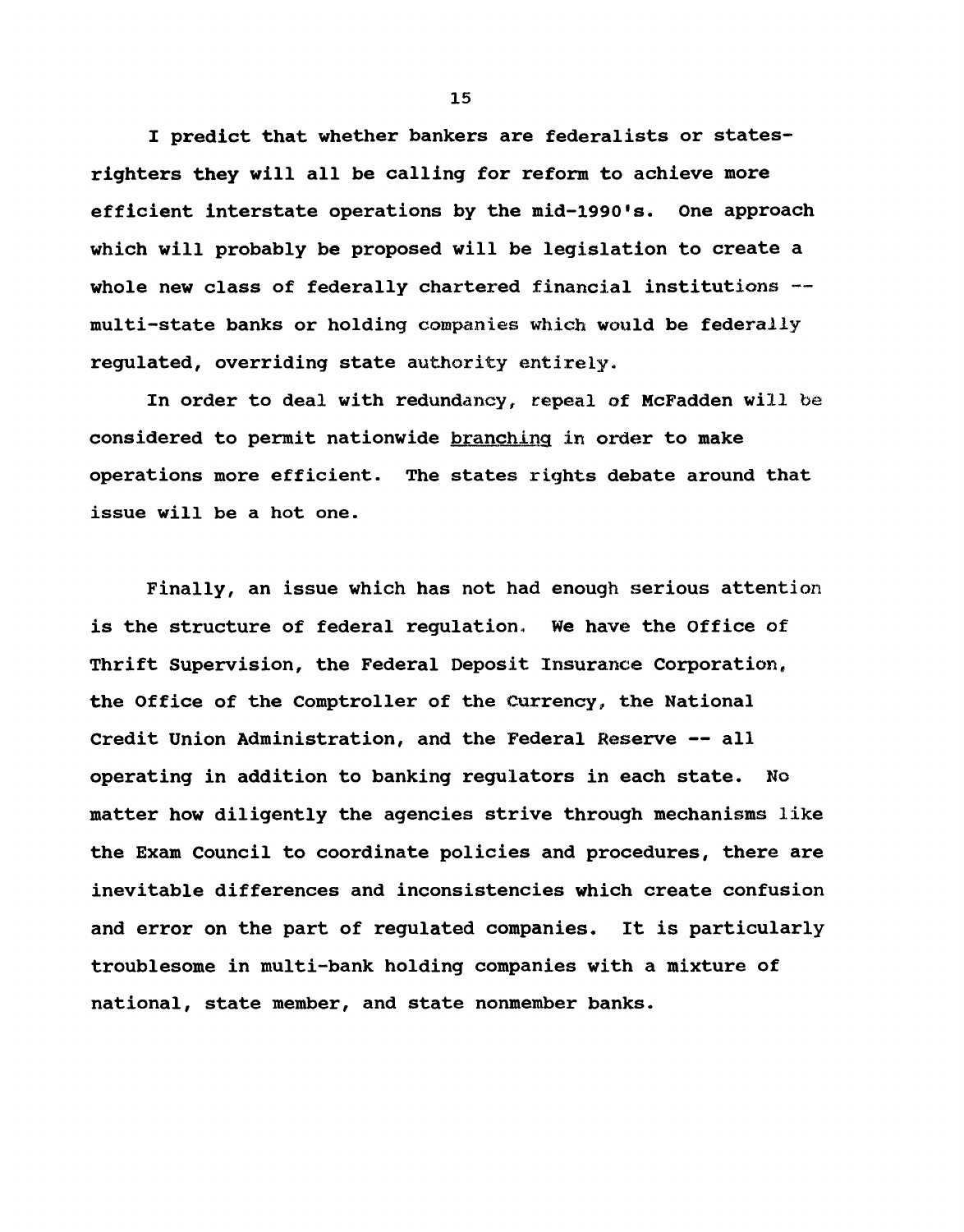The Fed regulates bank holding companies and state-chartered member banks. The OCC, national banks; the FDIC, state-chartered nonmember banks; the OTS, federally chartered thrift institutions; and the NCUA, credit unions.

Simple logic tells you that there must be a better way, but I would hesitate to speculate in this area. There may be too many turf considerations ever to reach a sensible solution. But a system where there was one insurer for all deposit takers, one regulator for federally chartered institutions, and one for state-chartered federally insured institutions sounds simpler and more logical to me.

I think all of these issues will be considered by the Congress in the next 12 to 18 months. The debate and ensuing legislation may be as important to the future of banking and of the country as the National Banking Act of 1863, the Federal Reserve Act of 1913, and the several pieces of banking legislation in the mid-1930's. It will be a big debate. Let us not hesitate to participate, keeping in mind that what is right for the United States as a whole should override any and all parochial interests which various groups might have.

These issues are important to the banking system and to the future of the United States. The efficient operation of domestic financial markets is vital to the health of the economy. And a